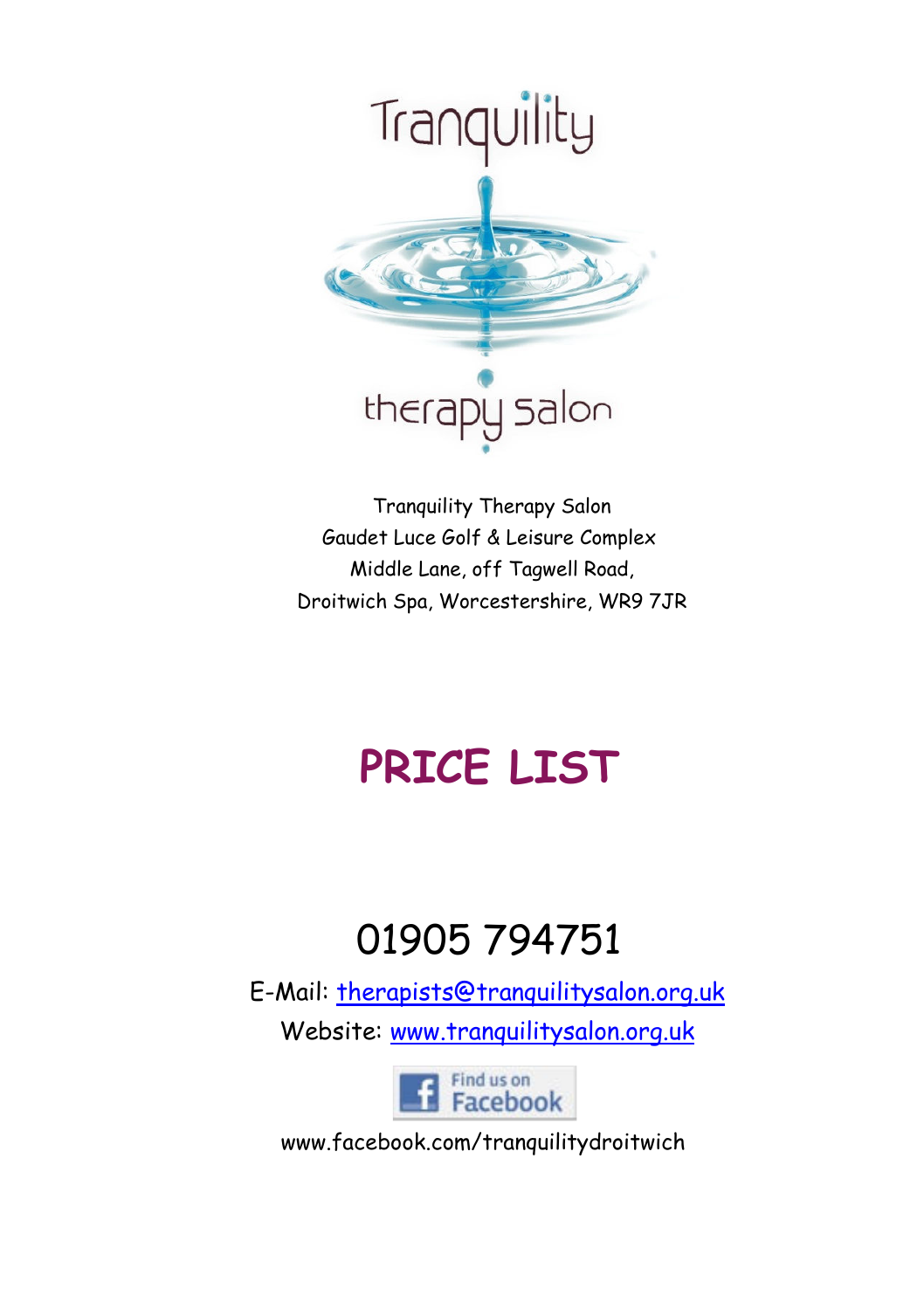#### **HANDS & FEET**

| Manicure incl. varnish       | £21 |
|------------------------------|-----|
| French Manicure              | £23 |
| Nail Shape & Paint (fingers) | £13 |
| Deluxe Manicure              | £29 |
| Pedicure incl. varnish       | £25 |
| Nail Shape & Paint (toes)    | £13 |
| Deluxe Pedicure              | £31 |

#### **GEL NAIL TREATMENTS**

# **WITH ORLY/IBD**

| Nail Shape & Gel polish            | £22 |
|------------------------------------|-----|
| Remove existing gel nails,         |     |
| Shape & Gel Polish                 | £28 |
| Remove of existing Gel nails incl. |     |
| Shape & Treatment polish           | £8  |

#### **EYES**

| Eyelash Tint*             | £11 |
|---------------------------|-----|
| Eyebrow Tint*             | £8  |
| Lash & Brow Tint*         | £16 |
| Eyebrow Shape             | £7  |
| Lash & Brow Tint & Shape* | £21 |

\*New clients must also book a patch test at least 24 hours before these treatments.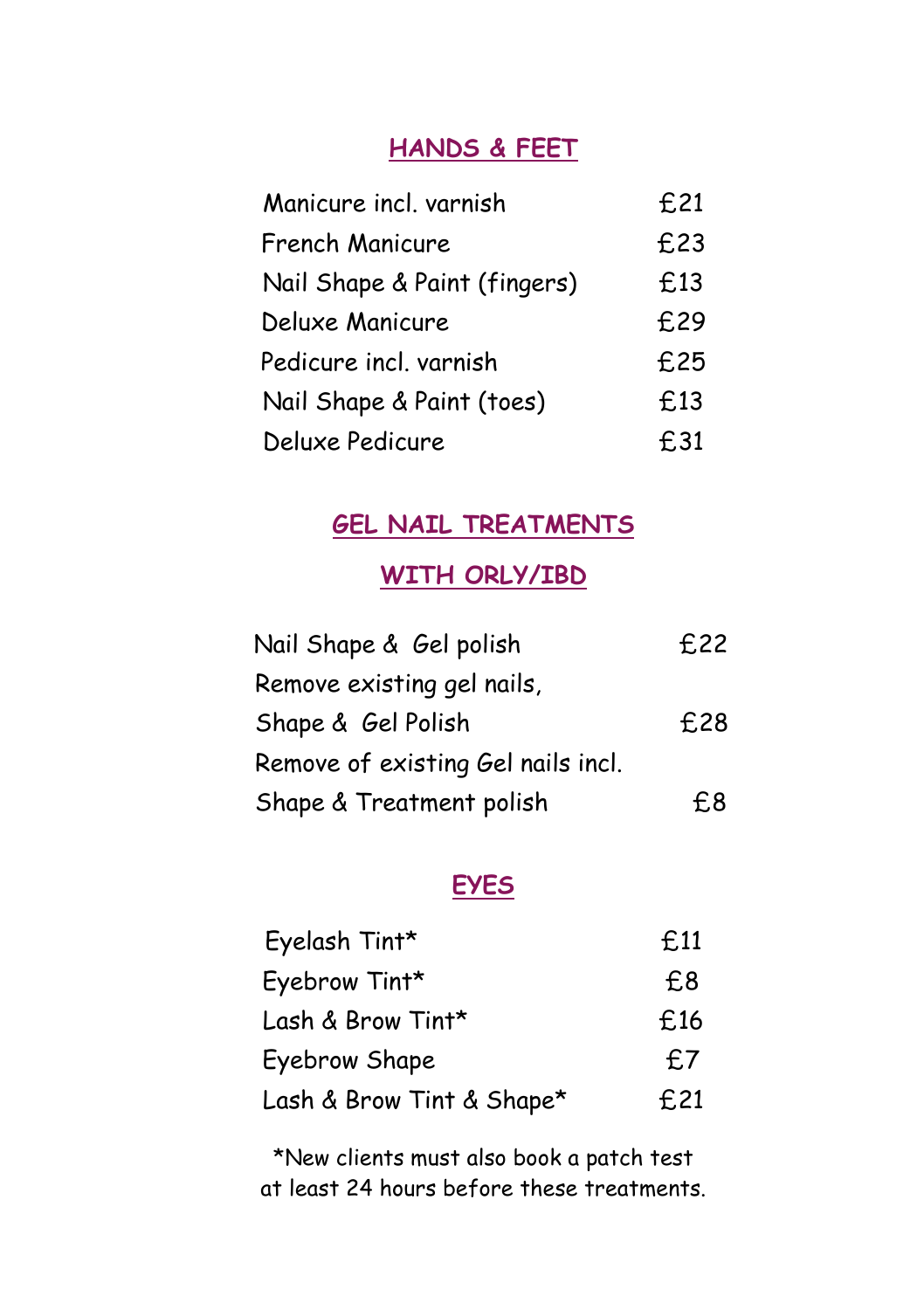

# **DECLEOR FACIAL**

Full range of Decleor Facials using products specifically prescribed for you.

Prices 
E32 to £58

**DECLEOR BODY**

Full body exfoliation plus massage with Decleor Neroli Bigrade Comforting Body Milk

Price £40

# **SU-DO SPRAY TANNING**

|                    | <b>Spray Tan</b> | Exfoliation & Tan |
|--------------------|------------------|-------------------|
| Full Body          | £20              | £40               |
| $\frac{1}{2}$ Body | £15              | £32               |
| Legs & Feet        | £15              | £32               |

### **HAIR REMOVAL**

**WAXING** 

| Lip, Chin or Face | from £6 |      |
|-------------------|---------|------|
| $rac{1}{2}$ Leg   |         | £14  |
| Full Leg          |         | £24  |
| <b>Bikini</b>     |         | £10  |
| Full Leg + Bikini |         | £29  |
| Underarms         |         | £10  |
| Forearms          |         | £.12 |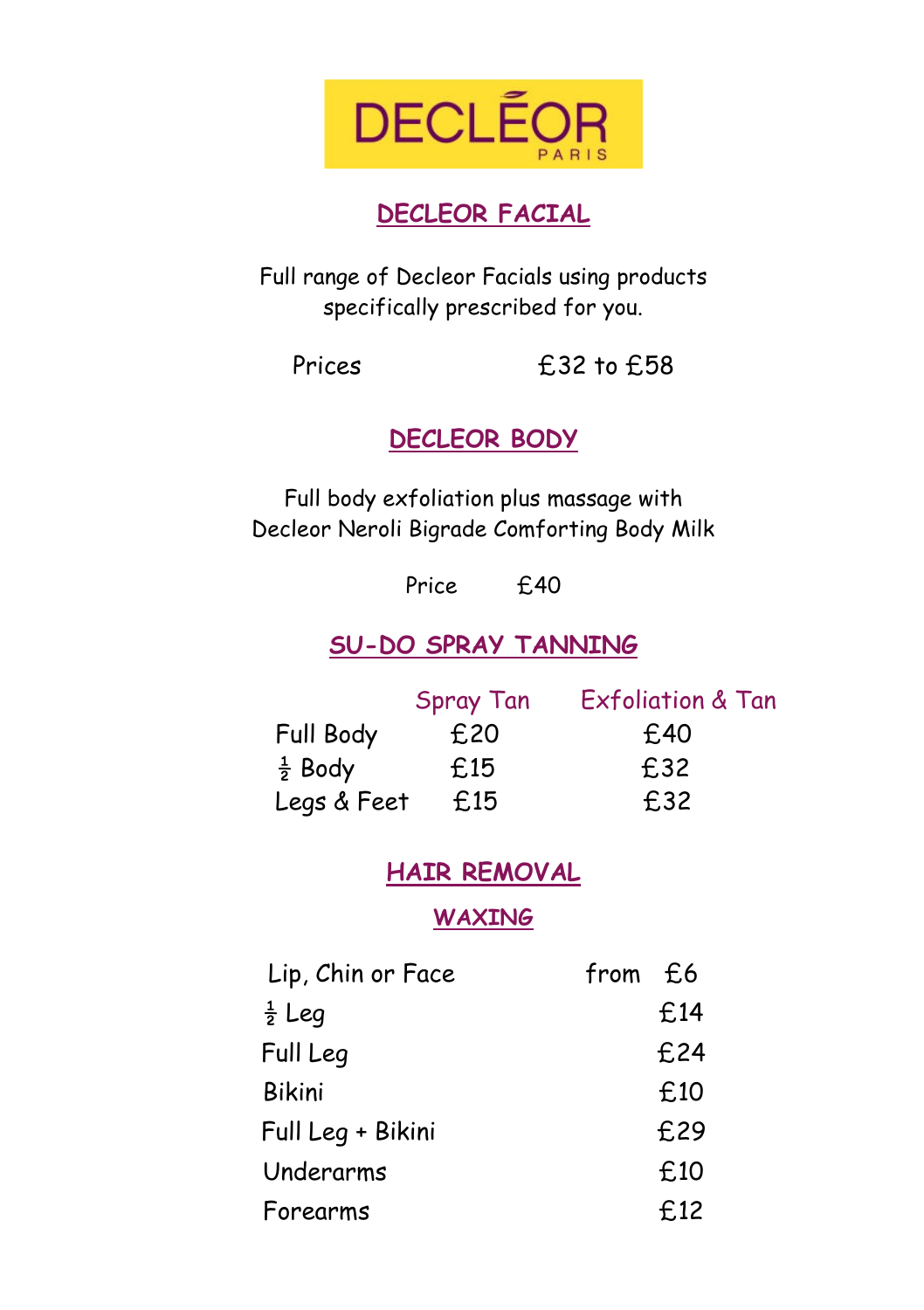**ELECTROLYSIS** 

Prices from £20. Charges based on length of treatment session as agreed with your therapist.

#### **ULTRASOUND HAIR REMOVAL**



Pain & risk free, long term solution Sessions (10 - 30 mins treatment time) based on £2.00 per minute (min 10 minutes)

# **IPL HAIR REMOVAL**



# **From Anita Powell Aesthetics**

Comfortable, safe and effective

| IPL MINI       | Top Lip OR<br>Mono Brow                                      | £25 |
|----------------|--------------------------------------------------------------|-----|
| IPL MIDI       | Top Lip, Chin &<br>Cheeks                                    | £45 |
| <b>IPL MAX</b> | Top Lip, Chin<br>Cheeks, Jaw<br>Line & Neck<br>OR<br>Armpits | £70 |
| IPL MAX+       | Half Legs OR<br><b>Back</b>                                  | £80 |

Prices are a guide, due to variable treatment area size & density. Prices will be confirmed during **FREE** consultation & Patch Test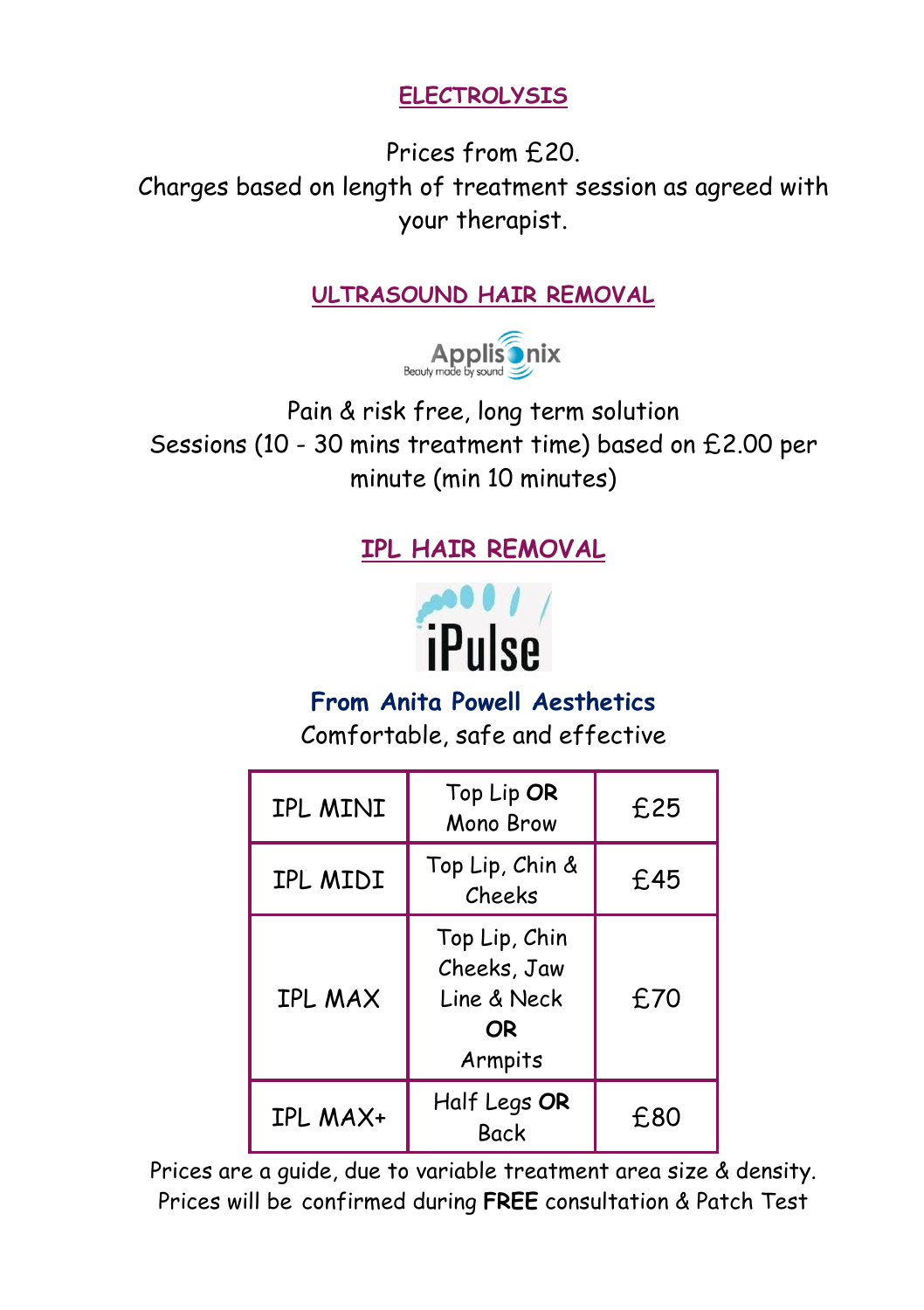## **MASSAGE**

| Back & Shoulder                             | £25 |
|---------------------------------------------|-----|
| Full Body                                   | £38 |
| Discount of 10% on pre-paying a course of 6 |     |

# **AROMATHERAPY MASSAGE**

| Back & Shoulder                             | £29 |
|---------------------------------------------|-----|
| Full Body                                   | £44 |
| Discount of 10% on pre-paying a course of 6 |     |

# LaStoneTherapy<sup>®</sup>

| Back & Shoulders                            | £31 |
|---------------------------------------------|-----|
| Full Body                                   | £46 |
| Discount of 10% on pre-paying a course of 6 |     |

#### **HOPI EAR CANDLES**

| Treatment incl. face massage | £28 |
|------------------------------|-----|
|------------------------------|-----|

#### **SPECIALLY FOR MEN**

| Back & Shoulder massage | £25 |
|-------------------------|-----|
| Full Body Massage       | £38 |
| Manicure                | £18 |
| Pedicure                | £22 |
| <b>Back Wax</b>         | £20 |